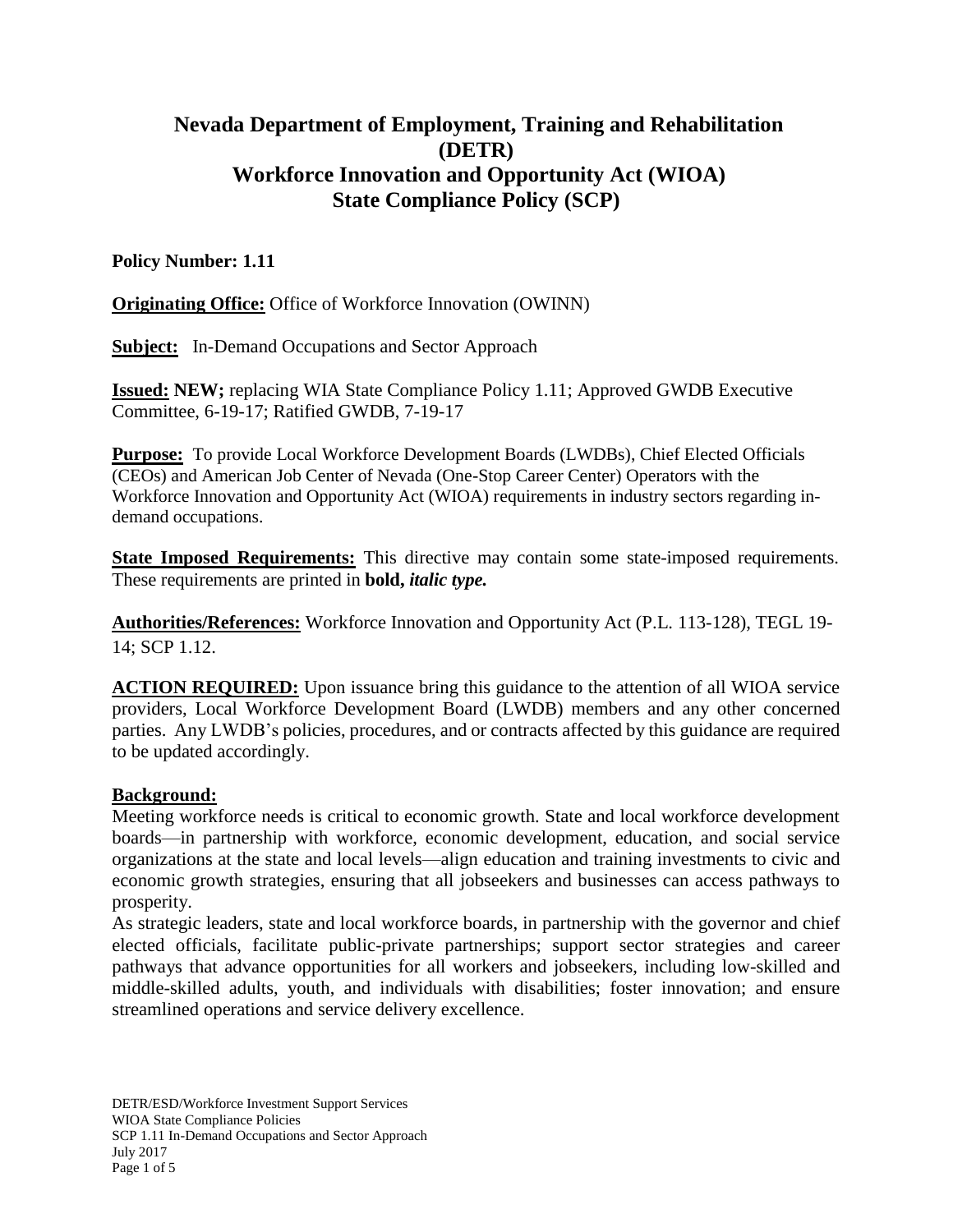The Governor's Workforce Development Board has established the sector councils. The Councils represent a mix of existing industries that serve as the backbone of Nevada's economy and emerging industries that complement and align with the state's vision of a vibrant and sustainable economy through diversification.

## **Policy and Procedure:**

WIOA section 134(c)(3)(G)(iii) indicates that training services for adults and dislocated workers must be directly linked to an in-demand industry sector or occupation in the local area or planning region, or in another area to which an adult or dislocated worker receiving such services is willing to relocate. However, the local board may approve training services for occupations determined by the local board to be in sectors of the economy that have a high potential for sustained demand or growth in the local area.

Similarly, local plans for youth programs must also include consideration of in-demand industry sectors or occupations. WIOA section  $129(c)(2)(D)$  requires that local areas offer eligible youth occupational skill training, which includes priority consideration for training programs that lead to recognized postsecondary credentials that are aligned with in-demand industry sectors or occupation in the local area involved.

This policy defines the expectations for funding WIOA Adult and Dislocated Worker training services in Nevada. Dynamic occupations identified by the local boards and "directly linked to employment opportunities" following the completion of training shall be included in this criteria. Individuals training for a Registered Apprenticeship are also included as participants meeting the criteria.

## **In-Demand Industry Sector or Occupation: (**WIOA Sec 3(23))

(A) IN GENERAL.—The term ''in-demand industry sector or occupation'' means—

(i) an industry sector that has a substantial current or potential impact (including through jobs that lead to economic self-sufficiency and opportunities for advancement) on the State, regional, or local economy, as appropriate, and that contributes to the growth or stability of other supporting businesses, or the growth of other industry sectors; or

(ii) an occupation that currently has or is projected to have a number of positions (including positions that lead to economic self-sufficiency and opportunities for advancement) in an industry sector so as to have a significant impact on the State, regional, or local economy, as appropriate.

(B) DETERMINATION.—The determination of whether an industry sector or occupation is in-demand under this paragraph shall be made by the State board or local board, as appropriate, using State and regional business and labor market projections, including the use of labor market information.

# **WIOA Training Services: In-Demand Occupations (WIOA Sec. 134(c)(3)(G)(iii))**

LINKAGE TO OCCUPATIONS IN DEMAND.—

Training services provided under this paragraph shall be directly linked to an in-demand industry sector or occupation in the local area or the planning region, or in another area to which an adult or dislocated worker receiving such services is willing to relocate, except that a local board may approve training services for occupations determined by the local board to be in sectors of the economy that have a high potential for sustained demand or growth in the local area**.**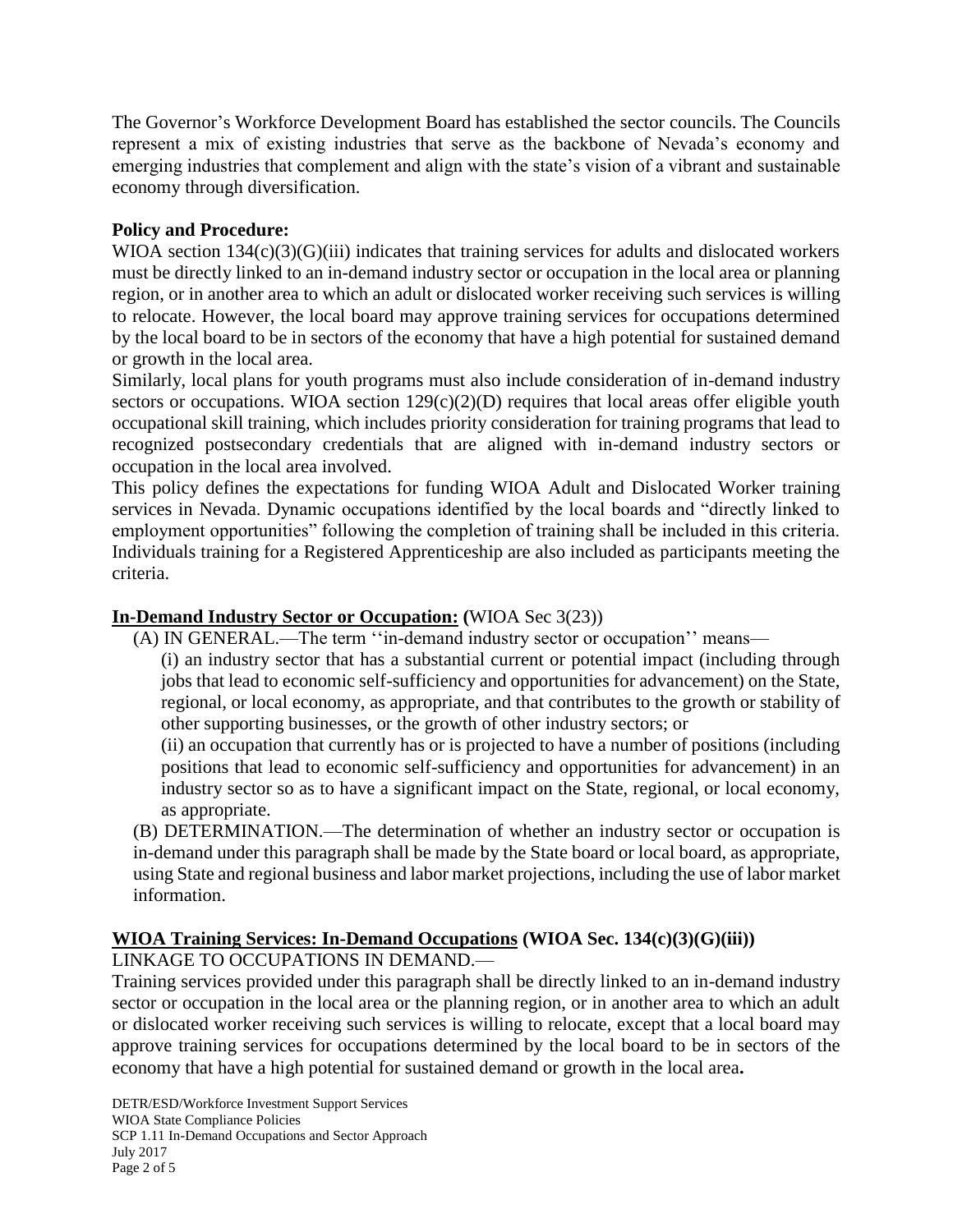#### **State Methodology and Data:**

Leveraging labor-market data with industry insights will strategically align Nevada's education and workforce. The analysis used, leveraged various data sets to detect jobs that are currently and are projected to be in high-demand. In order to eliminate any bias or weakness that may come from using just one data set, five data sets were used to decide the consensus rankings; merging all of the data sets and averaging results remove much of the bias and weakness within each data set. The five data sets used in the consensus rankings are 1) Governor's Office of Economic Development (GOED) target sector high priority occupation analysis, 2) DETR long-term Occupational Employment Projections, 3) Real Time Labor Market Information 4) Job Openings and Labor Turnover analysis from Bureau Statistics, and, 5) Occupational Science, Technology, Engineering and Math (STEM) scores from the Brookings Institute Report, The Hidden STEM Economy.

The five data sets included in the consensus ranking model were chosen because each of them has properties that can accommodate the specific staffing needs unique to each industry sector and two regions within the State. Additionally, the model can be updated as workforce dynamics and regional economies evolve to provide updated workforce demand measures. As such, the State Board will continue to partner with the Office of Workforce Innovation (OWINN) as well as key stakeholders such as the Governor's Office of Economic Development, DETR, Industry Sector Councils, Nevada Department of Education, and Nevada System of Higher Education.

#### **Targeted Sectors of the Economy:**

The following industry clusters were identified as components in the state's economic growth and include:

Aerospace and Defense Construction Information Technology Health Care and Medical Services, Manufacturing and Logistics Mining and Materials Natural Resources Tourism, Gaming, and Entertainment.

Occupations associated with these sectors can be found at<http://gov.nv.gov/OWINN/> .Click on In Demand Occupation on the Important Links for a list of Nevada's Top Occupations and Labor Market Overview.

#### **WIOA TRAINING CONTRACTS: (WIOA Sec. 134(c)(3)(G)(ii))**

Training services authorized under this paragraph may be provided pursuant to a contract for services in lieu of an individual training account if—

(I) the requirements of subparagraph (F) are met; [Consumer Choice Requirements at WIOA Sec 134(c)(3)(F)]

(II) such services are on-the-job training, customized training, incumbent worker training, or transitional employment;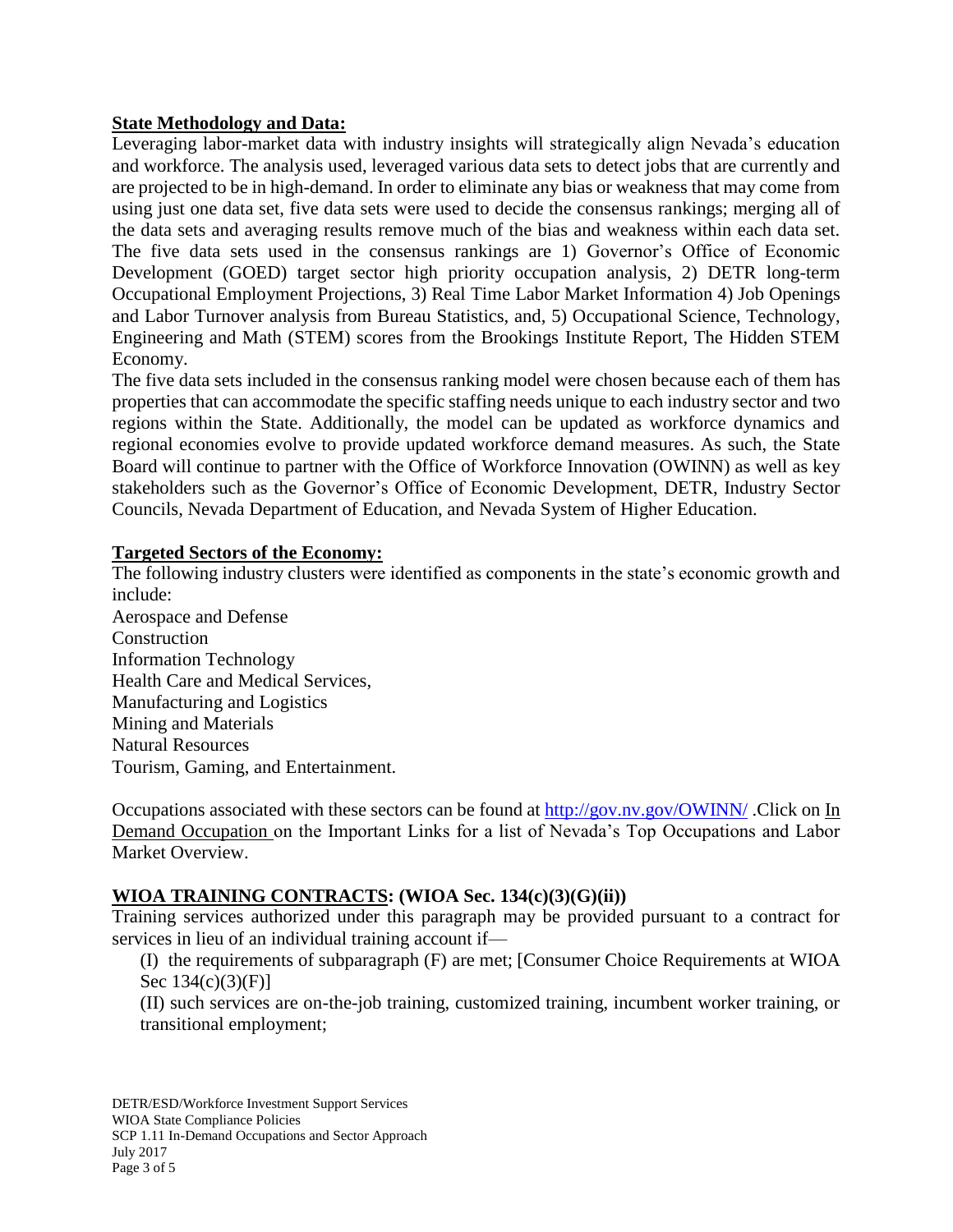(III) the local board determines there are an insufficient number of eligible providers of training services in the local area involved (such as in a rural area) to accomplish the purposes of a system of individual training accounts;

(IV) the local board determines that there is a training services program of demonstrated effectiveness offered in the local area by a community-based organization or another private organization to serve individuals with barriers to employment;

(V) the local board determines that—

(aa) It would be most appropriate to award a contract to an institution of higher education or other eligible provider of training services in order to facilitate the training of multiple individuals in in-demand industry sectors or occupations; and

(bb) Such contract does not limit customer choice; or

(VI) the contract is a pay-for-performance contract.

# **Reporting and Documentation:**

WIOA enrollment in, in-demand occupational training will be tracked and recorded in the State MIS. Occupations associated with these industry clusters can be identified by staff in the Eligible Training Provider List (ETPL) found at: [http://detr.state.nv.us/workforce\\_innovation\\_pages/wia\\_providers.htm.](http://detr.state.nv.us/workforce_innovation_pages/wia_providers.htm) Staff will store evidence of a demand occupation in participants' electronic case file under Demand Occupation document type; staff will also utilize case notes to detail training selection criteria. WIOA occupational training activities will be recorded and maintained in the electronic case file. Each enrollment activity will indicate training type, program, funding dollar amount and related occupational training code on the service provider tab in the activity record. The recorded occupation code will be queried and compared to the identified demand occupation codes to monitor training enrollments.

## **Overview and Local Board Policy Requirements; Establishing and Maintaining Partnerships:**

# Employer and Industry Involvement

Active employer and industry involvement is critical to ensure well-targeted and up-to-date training in high-growth industries is provided. Employers and industry associations must play an active role in establishing requirements for entry into training, developing training curricula and instructional methods, selecting training materials/equipment, and determining the duration of training.

# Community Colleges

Community colleges have come to understand the specific training needs of key industries in their regions and use this information to keep programs current or develop new programs to address these needs. Given their mission, affordability, and accessibility, community colleges will continue to be an important part of a responsive workforce system. Community colleges often address employer needs by providing training to the employees of specific employers through contract or customized training.